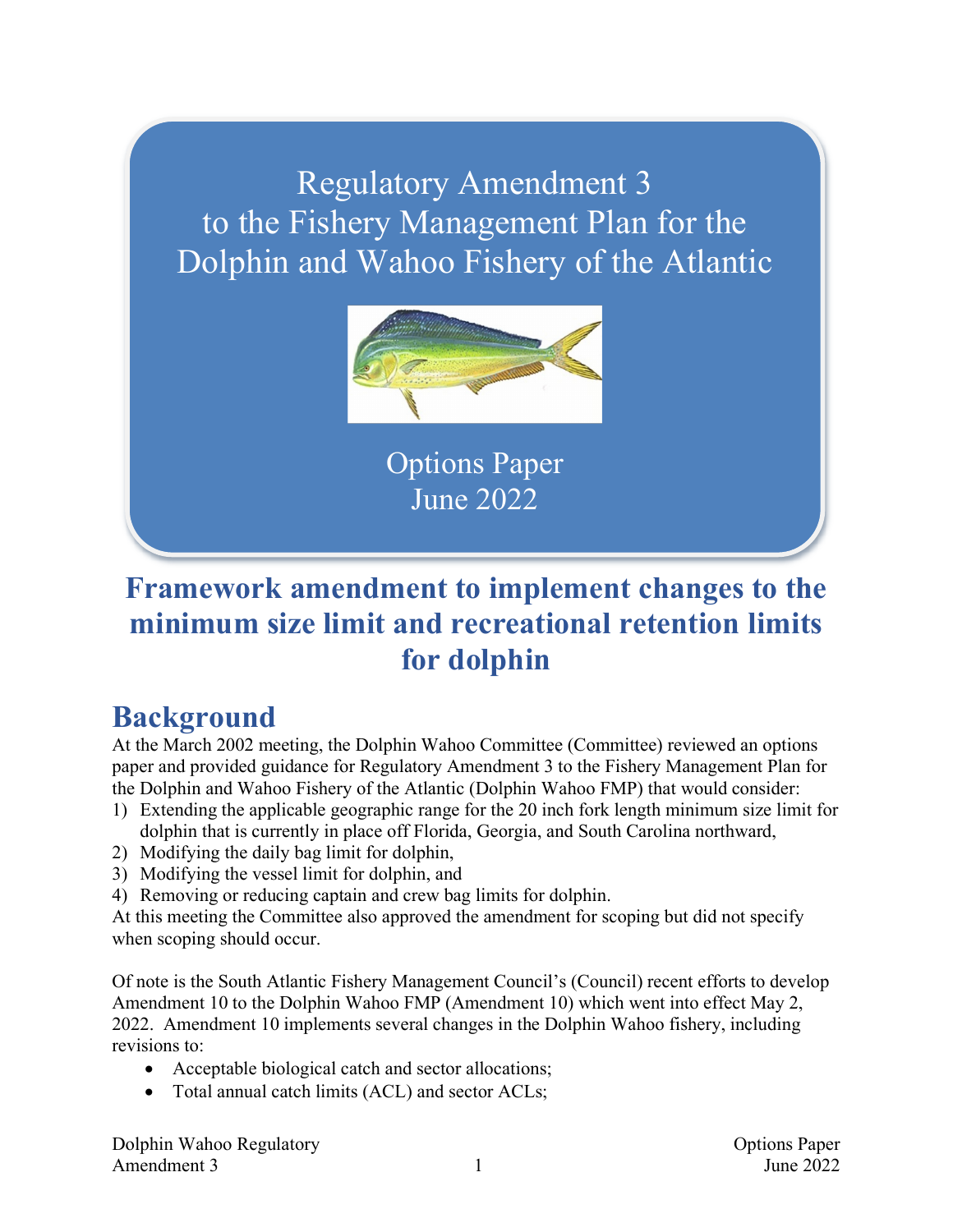• Recreational accountability measures; and

Management measures to:

- Allow possession of dolphin or wahoo when specified unauthorized gear types are onboard a vessel;
- Remove the operator card requirement; and
- Reduce the recreational vessel limit for dolphin from 60 fish to 54 fish per vessel.

The Council is considering changes to the applicable geographic range of the minimum size limit for dolphin and further changing retention limits as a continuation of similar discussions that took place during development of Amendment 10 as well as in response to public comments stating concern over a relative lack of dolphin abundance in recent years, particularly in the South Florida area. Additionally, of note since the approval of Amendment 10 is the recent action by the Florida Fish and Wildlife Conservation Commission that became effective May 1, 2022 to reduce the bag limit from 10 to 5 dolphin per person in Atlantic state waters, reduce the private recreational vessel limit from 60 to 30 dolphin in Atlantic state waters, and clarify that for-hire captain and crew are prohibited statewide from retaining a bag limit of dolphin. These rule changes have led to an inconsistency in dolphin regulations between federal waters and state waters off of Florida. Some measures being considered in this amendment would address this regulatory inconsistency if the Committee decides to move forward with such actions.

# **Objectives for this meeting**

- Review potential timing of the amendment
- Review draft Purpose and Need statements
- Review AP comments and recommendations
- Provide guidance to staff on range of options to develop
- Specify timing for scoping

# **Tentative amendment timing**

**Note:** The following timeline is preliminary and the realized timeline will depend on the Committee's guidance, timing of scoping and public hearings, and the actions considered. The timeline may need to be extended depending on the above stated circumstances.

| March 2022       | Reviewed options paper and approve amendment for scoping.               |
|------------------|-------------------------------------------------------------------------|
| <b>June 2022</b> | Review revised options paper and provide guidance on timing of scoping. |
| Summer 2022      | Conduct scoping sessions.                                               |
| September 2022   | Review scoping comments and preliminary analyses.                       |
|                  | Review modifications to the amendment, select preferred alternatives,   |
| December 2022    | and approve for public hearings.                                        |
| Winter 2023      | Conduct public hearings.                                                |
| March 2023       | Review public hearing comments and approve all actions.                 |
| June 2023        | Review final draft amendment and consider approval for formal review.   |
| Early 2024       | Regulation changes effective.                                           |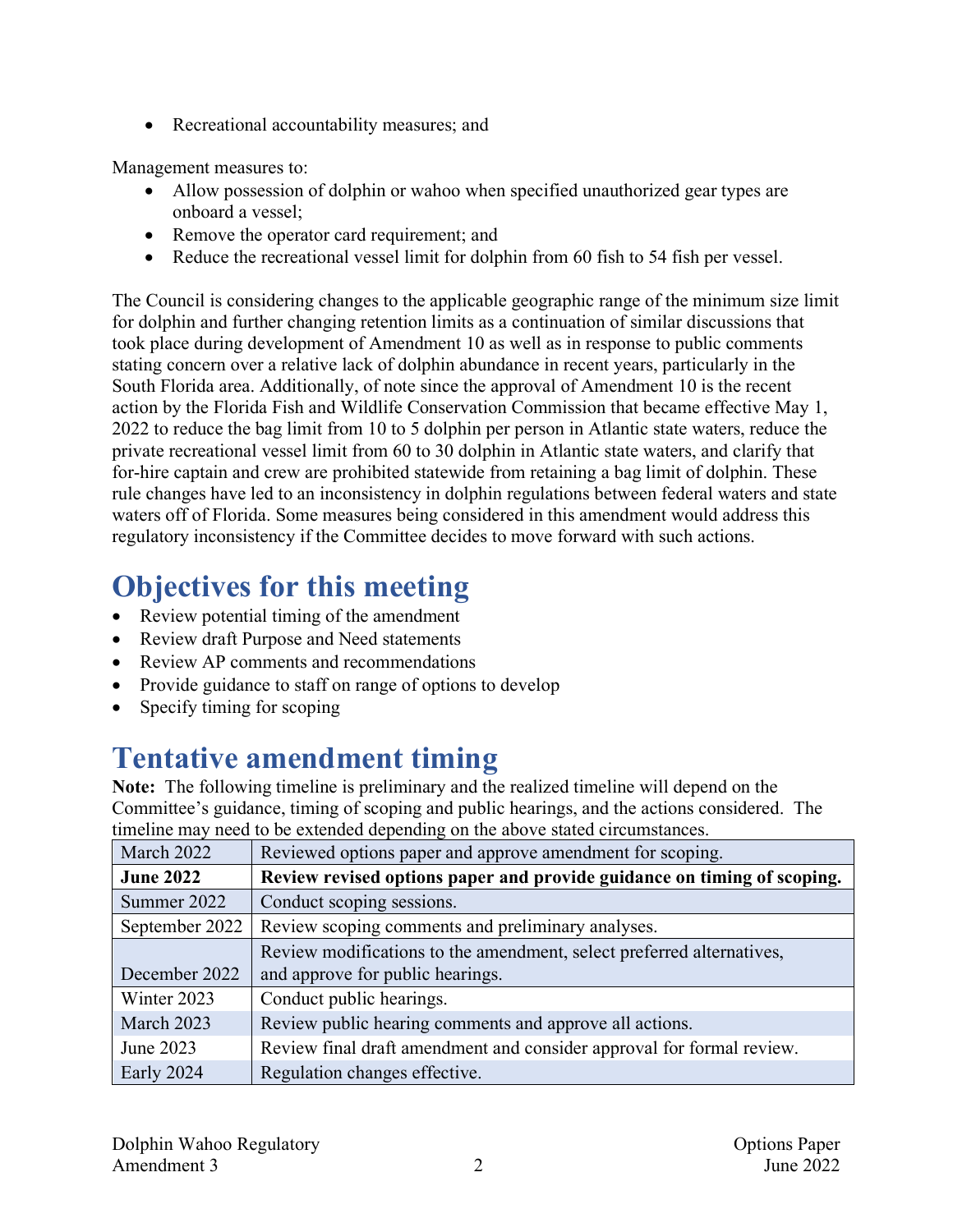## **DRAFT Purpose and Need Statements**

**Note:** The following Purpose and Need statements are a draft for the Committee's consideration and may change, pending Committee guidance.

The *purpose* of this amendment is to extend the applicable geographic range of the minimum size limit and modify the recreational retention limits for dolphin.

The *need* for this amendment is to provide increased conservation benefits to the dolphin fishery in the Atlantic region.

#### **IPT Comments:**

- Is the intent of the amendment solely to provide conservation benefits for dolphin or is there also an intent to align federal regulations with recent regulation changes effective for state waters off of Florida?
- Given the recent ACL changes that went into effect via Amendment 10 that involve rescaling of recreational landings using the FES method, is there a need to address optimum yield (OY) in this amendment that would likely result in restricting harvest further below the ACL?
	- o Doing so would change the amendment from a framework to full plan amendment.
	- o Not required to address OY at this time at this time but would like to receive input from the Committee.
	- o Currently OY=ACL. Redefining OY was considered in Amendment 10 and included considerations to reduce OY below the ACL but this action was removed with the intent to examine OY holistically across multiple FMPs.

## **Committee Action:**

- CONSIDER IPT COMMENTS.
- PROVIDE FEEDBACK ON THE DRAFT PURPOSE AND NEED STATEMENTS.

# **Options for Proposed Actions**

**1. Modify the applicable geographic range of the minimum size limit for dolphin**

## **Previous Committee direction to staff for range of options:**

- Include a range of options that would extend the applicable range of the minimum size limit for dolphin to cover:
	- o North Carolina only
	- o North Carolina through New York
	- o North Carolina through Maine

## **Draft Options:**

**Option 1 (No Action).** The size limit for dolphin is 20 inches fork length and applies to dolphin in federal waters off Florida, Georgia, and South Carolina.

Dolphin Wahoo Regulatory **Options** Paper Amendment 3 3 June 2022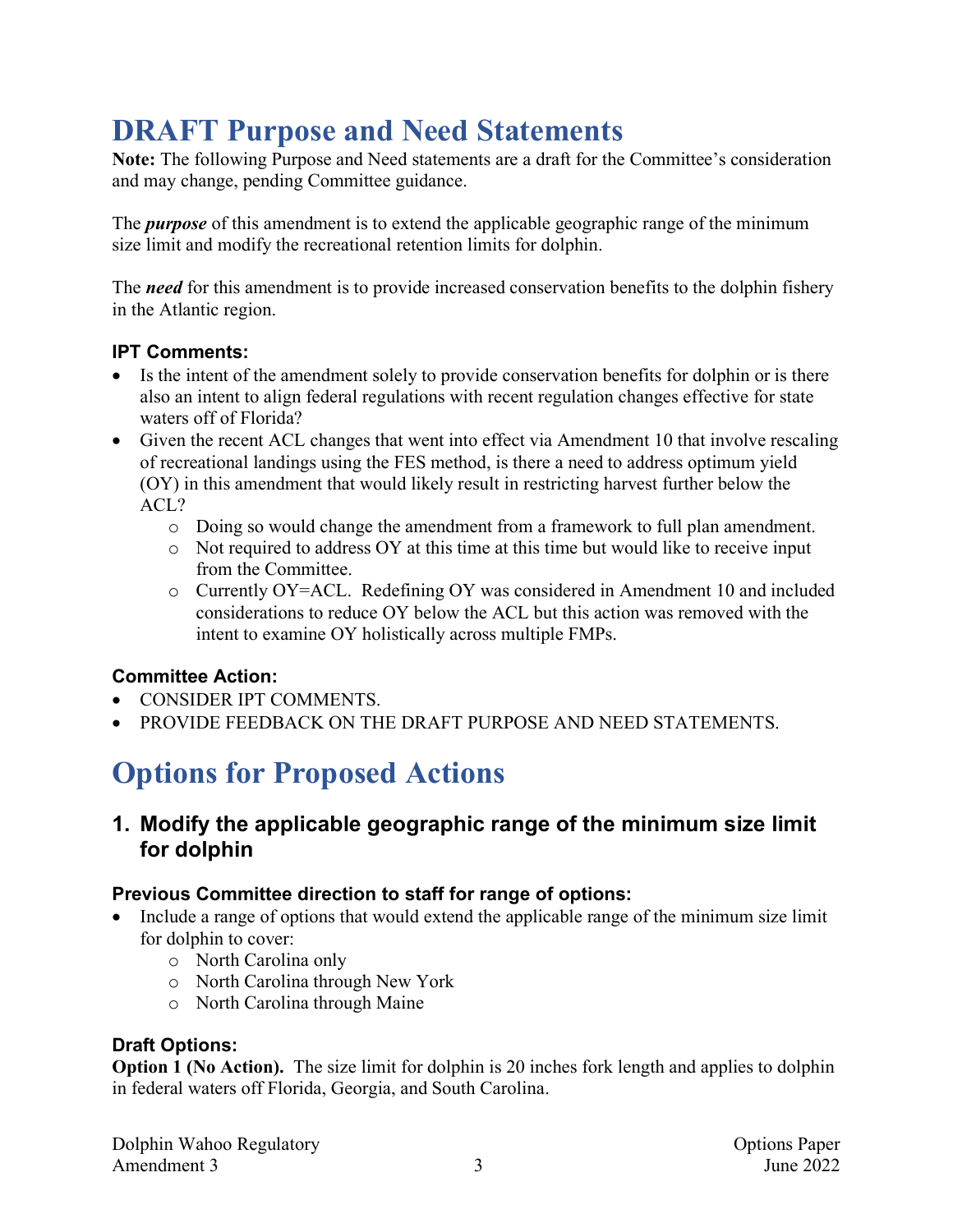**Option 2.** The size limit for dolphin is 20 inches fork length and applies to dolphin in federal waters off Florida through North Carolina.

**Option 3.** The size limit for dolphin is 20 inches fork length and applies to dolphin in federal waters off Florida through New York.

**Option 4.** The size limit for dolphin is 20 inches fork length and applies to dolphin in federal waters off Florida through Maine.

### **Other size limit options?**

### **Background:**

- The current minimum size limit for dolphin is 20 inches fork length and applies off Florida, Georgia, and South Carolina.
	- o This size limit applies to both the recreational and commercial sectors.
- There is no minimum size limit for dolphin in waters off North Carolina and states further north in the Mid-Atlantic and New England regions.
- The minimum size limit for dolphin was implemented via the original Dolphin Wahoo FMP (effective 2004) and applied off Florida and Georgia only. This measure was extended to include the waters off South Carolina via Amendment 2 to the Dolphin Wahoo FMP (Amendment 2; effective 2012).
	- o The Council conclusion in the original Dolphin Wahoo FMP indicated that "establishing a 20 inch size limit off Georgia and the east coast of Florida for dolphin will prevent the targeting of peanut or chicken dolphin, reduce waste, and increase yield in the fishery...In addition, this action will allow harvest only after most female dolphin are sexually mature and have spawned."
	- o In Amendment 2, extending the size limit to cover the waters off South Carolina was considered "to address concerns, primarily from South Carolina anglers, about the large-scale recreational harvest of "peanut" dolphin. At the time size limits were being discussed for this species in the South Atlantic region (2002), they were not considered off South Carolina because the state had its own measure. That measure has since been challenged in court, however, and overturned."
- Schwenke and Buckel (2008) indicated that size at 50% maturity was 18.1 inches for female dolphin and 18.7 inches for male dolphin.
	- o Non-peer reviewed literature states that spawning first occurs from 17-21 inches.
- While not considered in Amendment 10, during public hearings for that amendment and during rule making, there were many comments on increasing the minimum size limit and/or extending the minimum size limit for dolphin to cover the entire Atlantic region. Those in favor tended to be based in Florida and South Carolina while those opposed tended to be based in North Carolina.
- **Figure 1** shows the percentage (by number, not weight) of sampled dolphin under 20 inches fork length from trips onboard private and charter vessels from 2016-2021. The percentage of dolphin under 20 inches is variable from year to year and by region.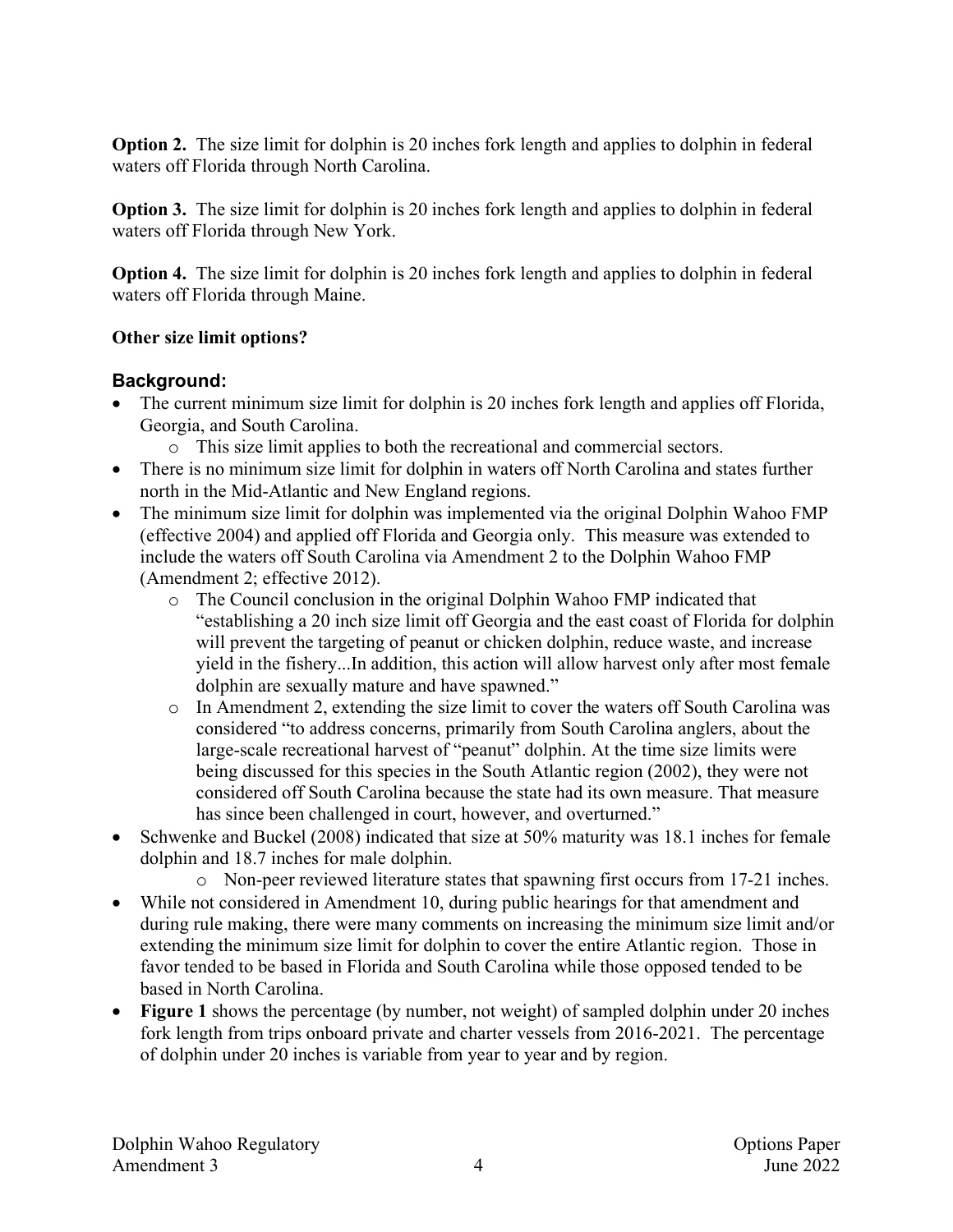

**Figure 1.** Percentage of recreationally sampled dolphin less than 20 inches fork length from 2016-2021. Represents Marine Recreational Information Program (MRIP; i.e. private rec./charter vessels) data only.

• **Table 1** provides the percent of sampled dolphin by general gear category from 2016 to 2021. While these samples have not been expanded to catch by gear, the table indicates that dolphin under 20 inches fork length make up a relatively small portion of the sampled commercial catch.

**Table 1.** Percentage of commercially sampled dolphin less than 20 inches fork length from 2016-2021. Note that this represents percent of sampled dolphin and has not been expanded to catch by gear.

|                                               | <b>Size</b>                    |        |
|-----------------------------------------------|--------------------------------|--------|
| <b>Location and Gear</b>                      | Less than $20 \mid 20$ or more |        |
| <b>South of North Carolina</b>                |                                |        |
| All Coded Gear Excluding Longline and Unknown | 2.33%                          | 97.67% |
| Longline and Unknown Gear                     | $1.67\%$                       | 98.33% |
| <b>North Carolina</b>                         |                                |        |
| All Coded Gear Excluding Longline and Unknown | 8.59%                          | 91.41% |
| Longline and Unknown Gear                     | 0.25%                          | 99.75% |

## **AP Comments and Recommendations:**

Comments:

- Those from states where a 20" minimum size for dolphin is already in place widely supported the expansion of that 20" minimum size limit northward throughout the range of the species.
- This concept met stiff resistance in discussion from those operating charter boats in North Carolina, as it would have a damaging effect on the "bailer" dolphin fishery, which supports these operators through the summer season.
- Arguments offered by AP members **in support** of extending the 20" minimum size limit north of the NC/SC state line:

Dolphin Wahoo Regulatory **Options Paper** Options Paper Amendment 3 5 June 2022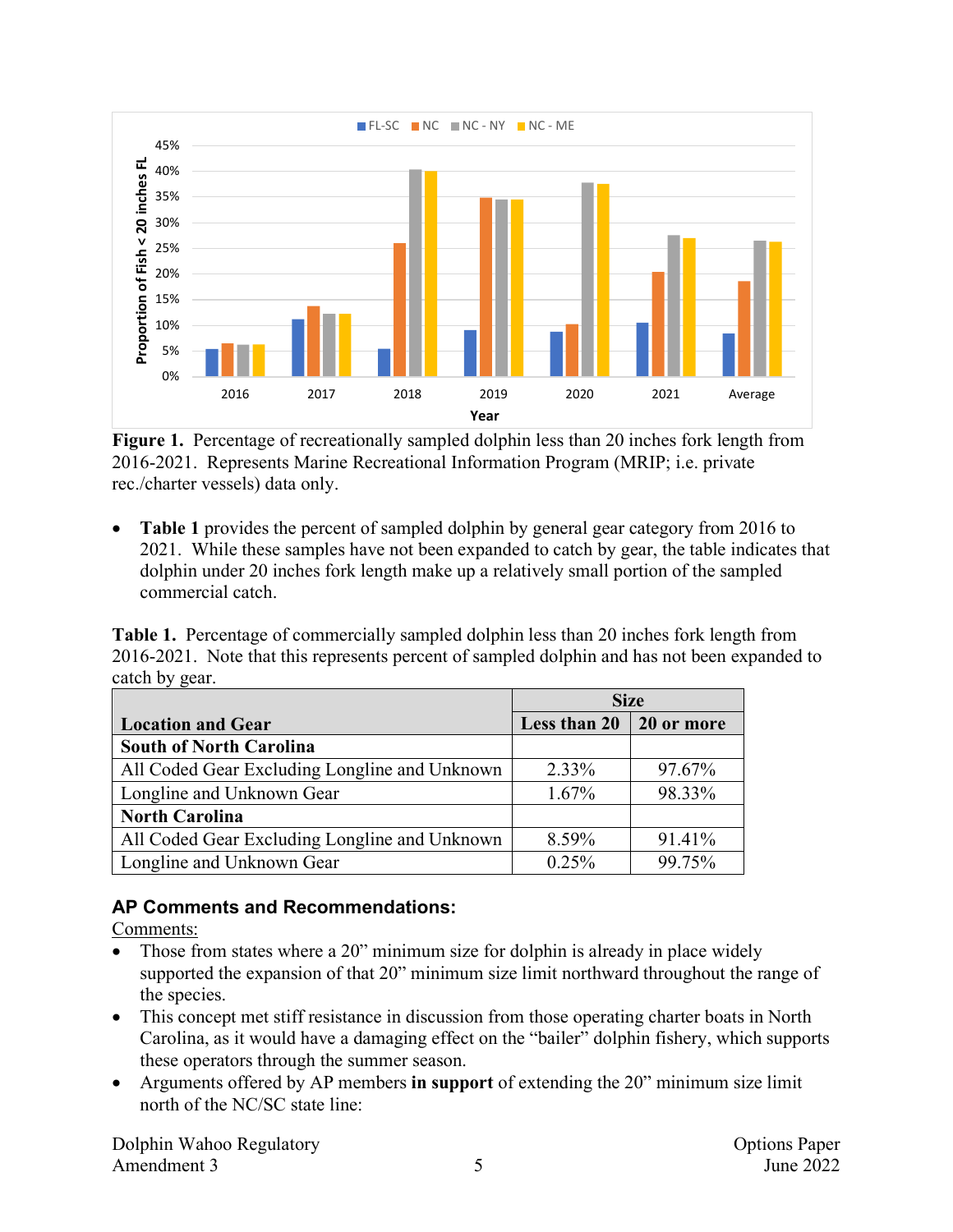- o Florida, Georgia, and South Carolina are allowing more dolphin to get to spawning size by releasing fish under 20".
- o The minimum size limit is a marginal but preventative conservation measure. It allows the fish to attain maturity and potentially spawn before being harvested.
- o There is not much meat yield on a dolphin less than 20". Allowing the fish to grow larger before being harvested would be a better use of the fish.
- o A minimum size limit discourages targeting of very small fish.
- Arguments offered by AP members **against** extending the 20" minimum size limit north of the NC/SC state line:
	- o Will imperil the NC charter boat fleet during the summer, clients will lose interest and less trips will be booked. Also will add a potential reason to receive a ticket if a "short" fish accidentally ends up in the fish box.
	- o Florida takes the majority of the recreational/for-hire catch of dolphin, even with a 20" minimum size.
	- o Not much is known about the potential mortality of released "short" dolphin, it is perceived that keeping a shorter one could be less harmful to the stock than "culling" through "short" fish to get to a particular length of fish of legal size.
	- o Even with the directed "bailer" fishery in the for-hire sector in NC, the average length of a dolphin landed is still 23". There is self-policing that minimizes small fish that are harvested, particularly for charter boats.
- It was noted that a minimum size limit would likely have little to no effect on the commercial fishery since the hook sizes and the gear typically used limits the number of smaller fish that are caught.
- A motion was made to recommend extending the 20" minimum size limit northward through Maine. When it came to a vote, the result was a deadlock, with one AP member choosing to abstain.

## Recommendations:

- Consider extending the size limit to be consistent across the entire management unit.
- Do not make changes to the size limit.
- A 20" minimum size limit could have a provision for a certain number of fish in the bag or vessel limit that could potentially be short of that size.
	- o This approach could minimize the impacts on the for-hire sector while also incurring some of the benefits of a size limit such as discouraging targeting of small fish (i.e., a hybrid approach).
- Consider potential variation between size limits onboard for-hire and private vessels.

## **IPT Comments:**

The IPT would like clarification if this action is intended to apply to both the recreational and commercial sectors?

- CONSIDER INITIAL ANALYSES, AP INPUT, AND IPT COMMENTS.
- CONFIRM RANGE OF OPTIONS TO SEND OUT FOR SCOPING AND FOR FURTHER DEVELOPMENT.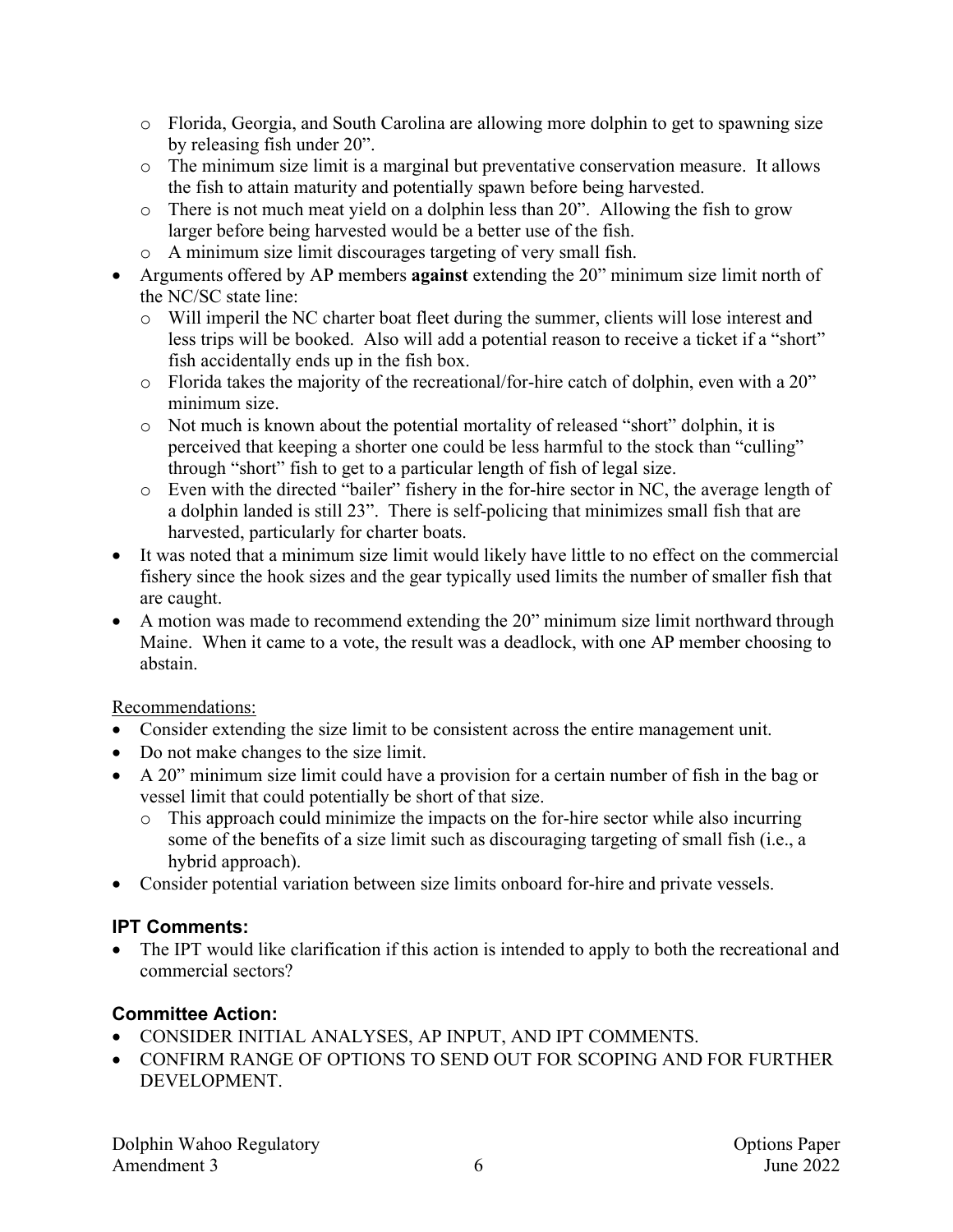## **2. Modify the daily recreational bag limit for dolphin**

## **Previous Committee direction to staff for range of options:**

- Include a range of options for a bag limit between 2 and 10 dolphin per person.
	- o Consider possible different bag limits by mode (private, charter, and headboat vessels).
- Add options that would include a vessel limit or bag limit, whichever is greater instead of whichever is more restrictive.

## **Draft Options:**

**Option 1 (No Action).** The daily recreational bag limit is 10 dolphin per person, not to exceed 54 dolphin per vessel, whichever is less, except on board a headboat where the limit is 10 dolphin per paying passenger with no vessel limit.

**Option 2.** Onboard **private vessels** only, the recreational daily bag limit is (*Sub-option 2a through 2i*), not to exceed the vessel limit, whichever is more restrictive:

**Sub-option 2a.** 10 dolphin per person. **Sub-option 2b.** 9 dolphin per person. **Sub-option 2c.** 8 dolphin per person. **Sub-option 2d.** 7 dolphin per person. **Sub-option 2e.** 6 dolphin per person. **Sub-option 2f.** 5 dolphin per person. **Sub-option 2g.** 4 dolphin per person. **Sub-option 2h.** 3 dolphin per person. **Sub-option 2i.** 2 dolphin per person.

**Option 3.** Onboard **charter vessels** only, the daily recreational bag limit is (*Sub-option 3a through 3i*), not to exceed the vessel limit, whichever is more restrictive:

**Sub-option 3a** to **Sub-option 3i.** Range of 2 to 10 dolphin per person.

**Option 4.** Onboard **headboat vessels** only, the daily recreational bag limit is (*Sub-option 4a through 4i*), not to exceed the vessel limit if applicable, whichever is more restrictive: **Sub-option 4a** to **Sub-option 4i.** Range of 2 to 10 dolphin per person.

**Options 5-7** would be the same as Options 2 through 4 except include "...the daily recreational bag limit is (*Sub-option Xa through Xh*), or the vessel limit, whichever is less restrictive."

## **Other bag limit options?**

## **Background:**

- Currently the recreational daily bag limit is 10 dolphin per person, not to exceed 54 dolphin per vessel, whichever is less, except on board a headboat where the limit is 10 dolphin per paying passenger.
	- o This covers the entire jurisdictional range of the Dolphin Wahoo FMP (i.e., Maine through Key West, Florida).

Dolphin Wahoo Regulatory **Options Paper** Options Paper Amendment 3 3 2022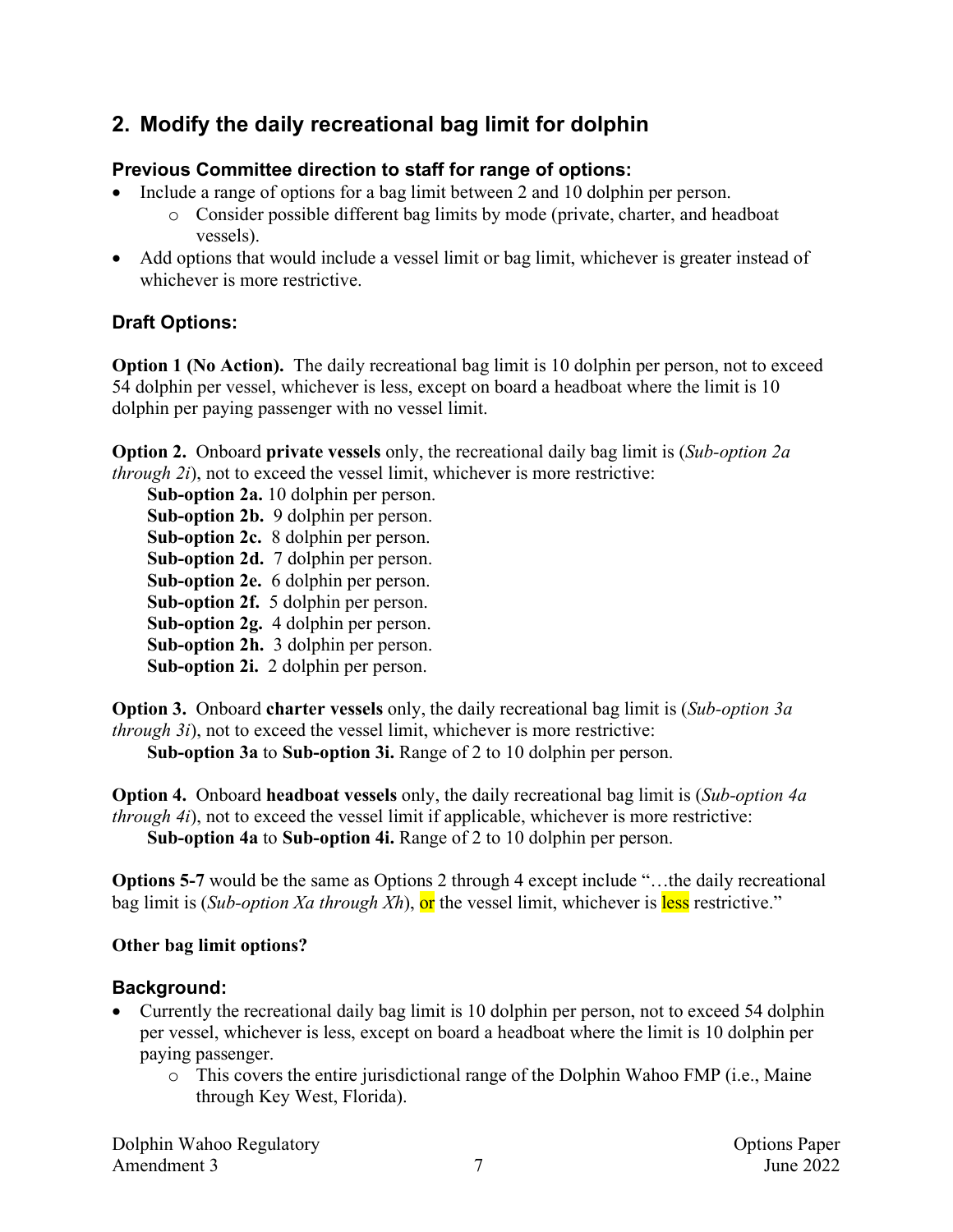- While not considered in Amendment 10, during public hearings and rulemaking for that amendment there were some comments on reducing the bag limit for dolphin. Those in favor tended to be based in Florida and South Carolina while those opposed tended to be based in North Carolina.
	- o Some comments were in favor of maintaining the bag limit at 10 fish per person.
	- o A bag limit of 5 fish per person was also mentioned multiple times.
- The majority of dolphin harvest occurs onboard private vessels followed by charter vessels to a lesser extent. On average, these two modes combined account for 95% of total dolphin harvest with the remainder occurring onboard commercial vessels or headboats (**Table 2**).
- Overall, recreational vessels tend to harvest 5 or fewer dolphin per angler**,** however charter vessels have a higher percentage of trips that harvest more than 5 dolphin per angler (**Figure 2**).
- When average catch per person is examined by state for Florida and North Carolina, vessels fishing off North Carolina tend to exhibit higher landings per person than those fishing off of Florida, with charter vessels in North Carolina exhibiting a notably higher average harvest per person (**Figure 3**).

**Table 2.** Percent of overall recreational dolphin harvest and percent of total dolphin harvest (commercial and recreational combined) accounted for by mode for charter and private vessels. Represents dolphin harvest by weight from the Atlantic (Florida through Maine) from 2016- 2019.

|         | <b>Percent of Overall</b> | Percent of           | <b>Percent of Overall</b> | <b>Percent of</b>    |
|---------|---------------------------|----------------------|---------------------------|----------------------|
|         | <b>Rec. Harvest</b>       | <b>Total Harvest</b> | <b>Rec. Harvest</b>       | <b>Total Harvest</b> |
| Year    | (Charter)                 | (Charter)            | (Private)                 | (Private)            |
| 2016    | 17%                       | 16%                  | 83%                       | 78%                  |
| 2017    | 18%                       | 17%                  | 82%                       | 78%                  |
| 2018    | 12%                       | 12%                  | 88%                       | 85%                  |
| 2019    | 22%                       | 21%                  | 78%                       | 74%                  |
| Average | 17%                       | 16%                  | 83%                       | 79%                  |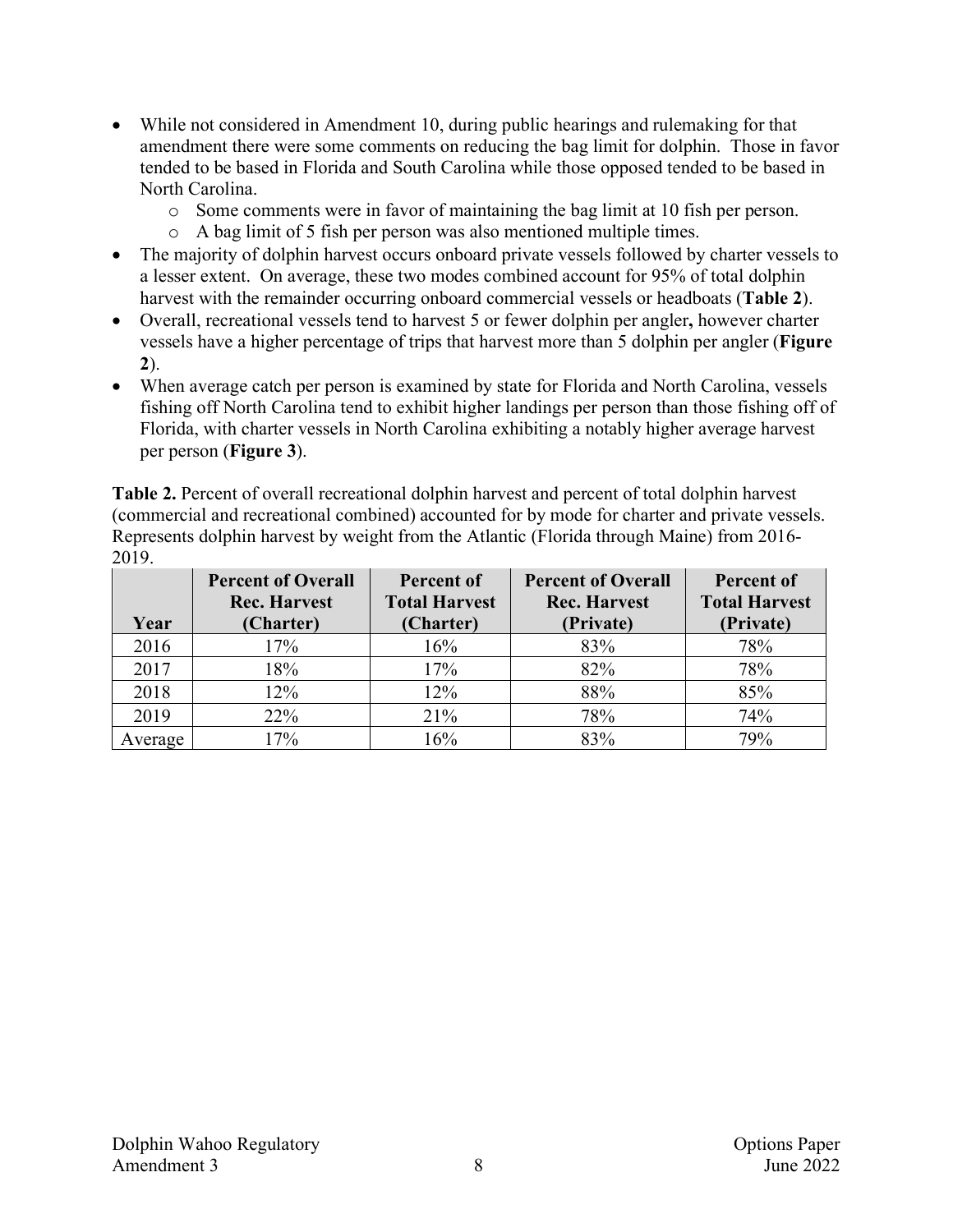

**Figure 2.** Distribution of dolphin harvest per angler in the Atlantic (Florida through Maine). The data cover landings from 2016 through 2021 and are based on MRIP (private rec./charter vessels) only.



**Figure 3.** Cumulative percentage of trips for dolphin harvest per angler in the Atlantic for Florida and North Carolina only. The data cover landings from 2016 through 2021 and are based on MRIP (private rec./charter vessels) only.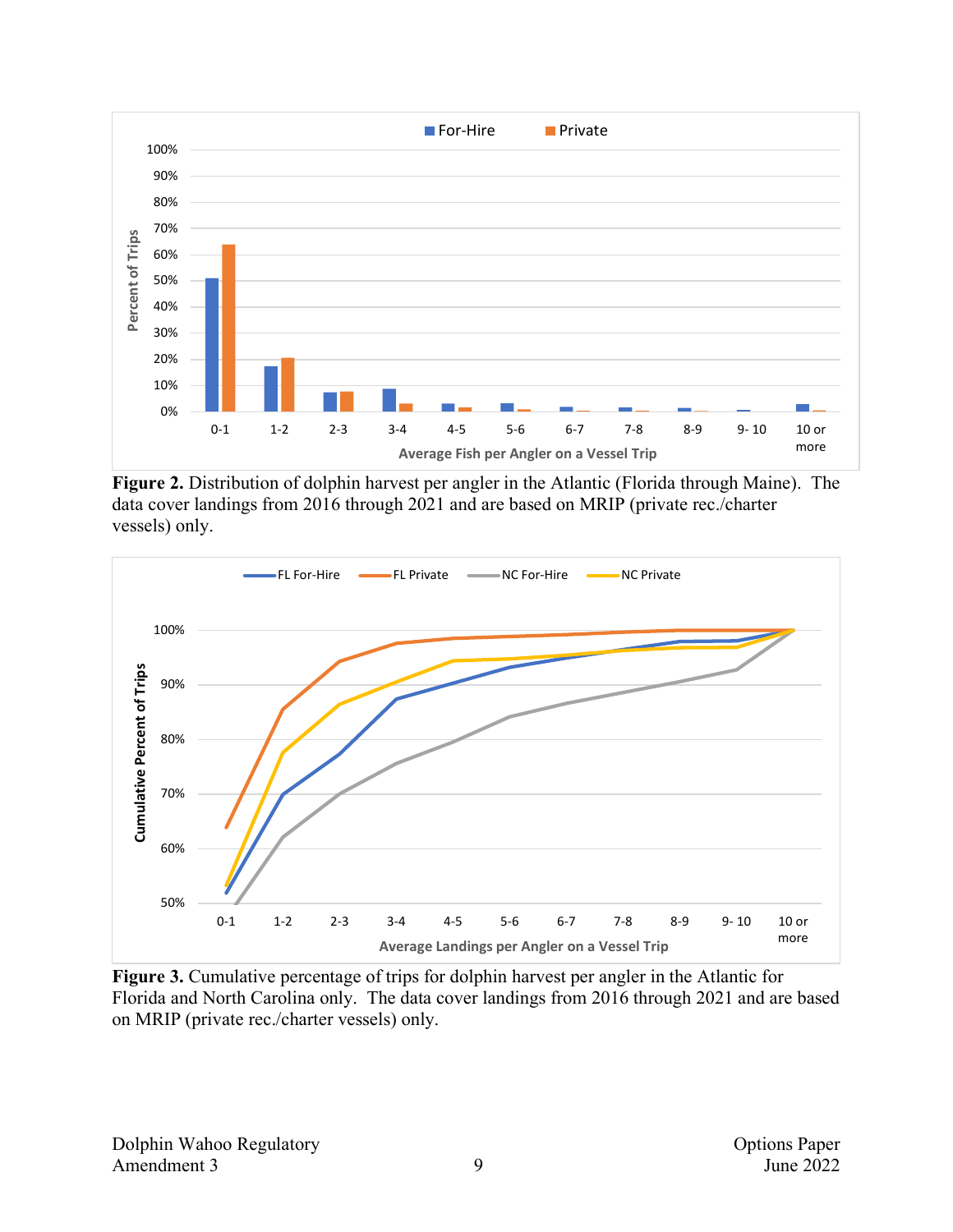#### **AP Comments and Recommendations:**

Comments:

- It was stated by several AP members from throughout the region that the disparity between the landings from the private recreational fleet and the for-hire fleet was massive. The data presented to the AP underlined this sentiment, as the last 5 years showed the private recreational fleet taking 83% of estimated total recreational landings and 79% of total dolphin landings overall.
- It was noted that the data are now more accurate for the for-hire fleet than it is for the private recreational fleet since for-hire operators are working under electronic reporting mandates.
- Several AP members stated that the for-hire sector would be hurt more by a reduction in daily bag limits than would the private recreational boats.

### Recommendations:

- If limits are changed, consider higher limits for charter vessels (**Option 3**) than private vessels (**Option 2**).
	- o Help protect the viability of the charter industry by maintaining an incentive for customers to book trips while also encouraging buy-in if other measures are considered.
	- o If the bag limit is changed for charter vessels (**Option 3**), change the bag limit onboard headboat vessels (**Option 4**) to the same number of fish.
	- o AP members from Florida felt that the charter mode should remain at 10 fish per person while the limit could be dropped to 5 fish per person onboard private vessels.

## **IPT Comments:**

- Given the large number of potential options and sub-options, it would be beneficial for staff if the Committee could narrow the range before additional analysis is completed.
- The "less restrictive" terminology in **Options 5** through 7 could increase harvest if existing bag and vessel limits are not reduced. This seems contrary to the Need of the amendment as it is currently written.
	- o Similar outcomes could occur if an action were to remove bag limit or vessel limit and simply defer to one or the other management option (i.e. only have a bag limit or only have a vessel limit).

- CONSIDER INITIAL ANALYSES, AP INPUT, AND IPT COMMENTS.
- CONFIRM RANGE OF OPTIONS TO SEND OUT FOR SCOPING AND FOR FURTHER DEVELOPMENT.
	- o CONSIDER NARROWING RANGE OF OPTIONS?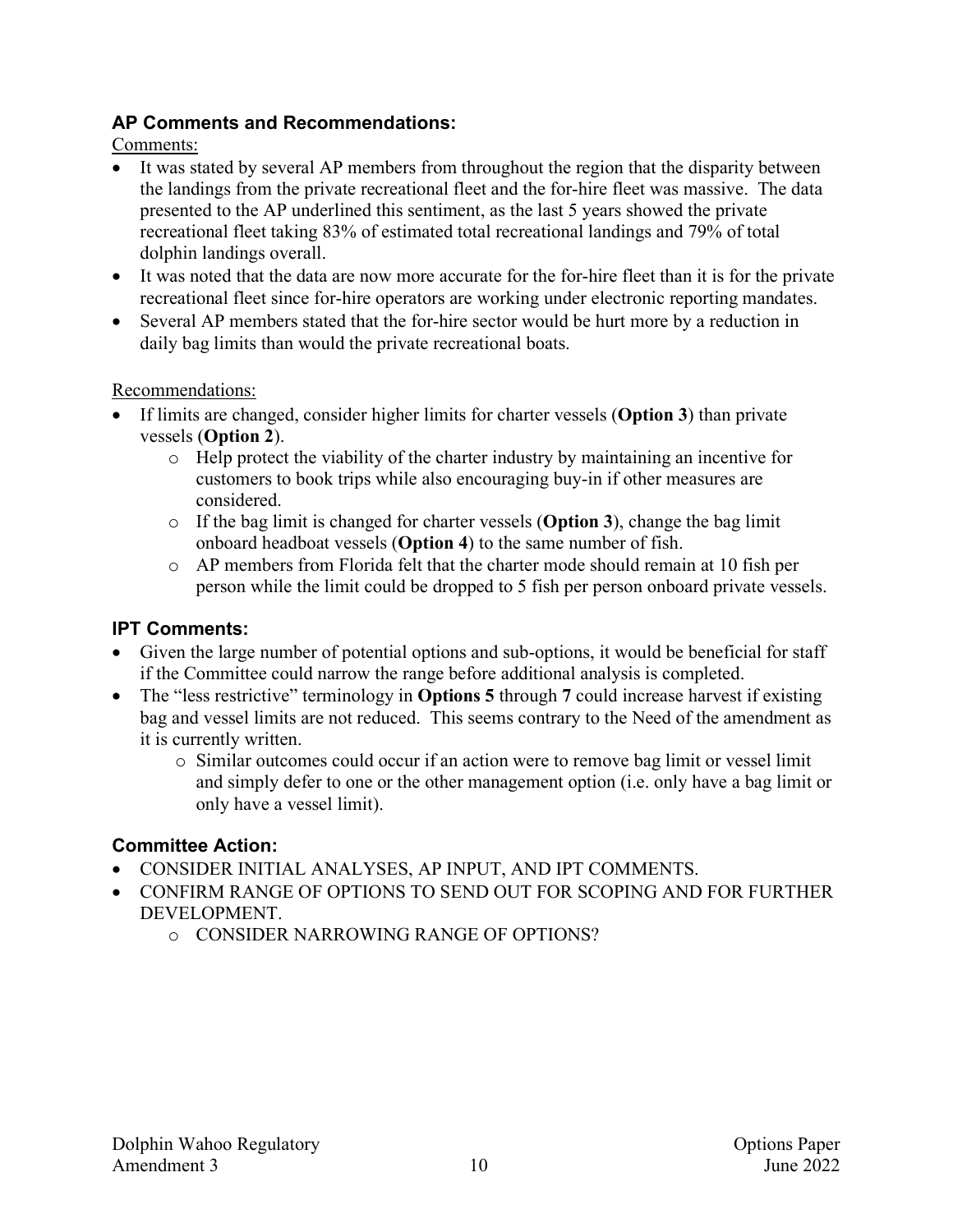## **3. Modify the recreational vessel limit for dolphin**

### **Previous Committee Direction to Staff:**

- Consider a range of options for a vessel limit of 12 to 60 dolphin per vessel (currently 54 dolphin per vessel).
	- o Include increments divisible by 6 as well as a vessel limit of 30 dolphin.
	- o Add an option that would remove vessel limits.
	- o Continue consideration of different vessel limits by mode (private, charter, and headboat vessels).
	- o Add a regional option for vessel limit changes.
		- Off of Florida only.
		- Ask about other potential regional vessel limits during scoping.
- Add options that would include a vessel limit or bag limit, whichever is greater instead of whichever is more restrictive.

## **Draft Options:**

**Option 1 (No Action).** The recreational bag limit is 10 dolphin per person, not to exceed 54 dolphin per vessel, whichever is less, except on board a headboat where the limit is 10 dolphin per paying passenger with no vessel limit.

**Option 2.** Onboard **private vessels** only, the recreational vessel limit is (*Sub-option 2a through 2j*), not to exceed the recreational bag limit per person, whichever is more restrictive:

**Sub-option 2a.** 12 dolphin per vessel. **Sub-option 2b.** 18 dolphin per vessel. **Sub-option 2c.** 26 dolphin per vessel. **Sub-option 2d.** 30 dolphin per vessel. **Sub-option 2e.** 36 dolphin per vessel. **Sub-option 2f.** 42 dolphin per vessel. **Sub-option 2g.** 48 dolphin per vessel. **Sub-option 2h**. 54 dolphin per vessel. **Sub-option 2i.** 60 dolphin per vessel. **Sub-option 2j.** There is no vessel limit.

**Option 3.** Onboard **charter vessels** only, the recreational vessel limit is (*Sub-option 3a through 3j*), not to exceed the recreational bag limit per person, whichever is more restrictive:

**Sub-option 3a** to **Sub-option 3j.** Range of 12 to 60 dolphin per vessel with an option to remove the vessel limit.

**Option 4.** Onboard **headboat vessels** only, the recreational vessel limit is (*Sub-option 4a through 4j*), not to exceed the recreational bag limit per person, whichever is more restrictive: **Sub-option 4a** to **Sub-option 4j.** Range of 12 to 60 dolphin per vessel with an option to remove the vessel limit.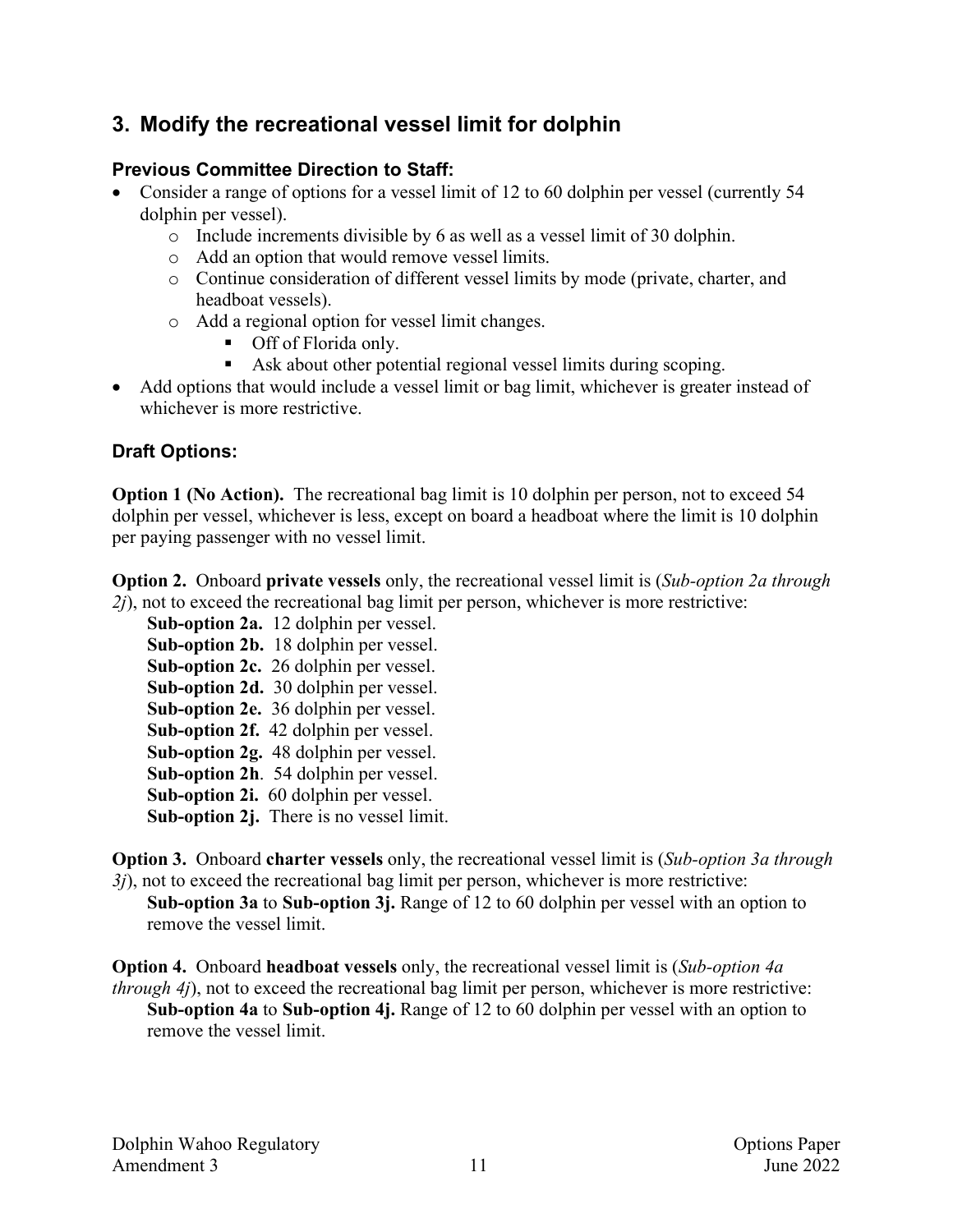**Options 5-7** would be the same as Options 2 through 4 except include "...the recreational vessel limit is (*Sub-option Xa through Xi*), or the recreational bag limit per person, whichever is less restrictive."

• Additional options may also have regional component (such as "...off of Florida only."). A regional component could be applied to some or all previously stated options.

### **Other vessel limit options?**

### **Background:**

- Currently the recreational daily bag limit is 10 dolphin per person, not to exceed 54 dolphin per vessel, whichever is less, except on board a headboat where the limit is 10 dolphin per paying passenger.
	- o This covers the entire jurisdictional range of the Dolphin Wahoo FMP (i.e., Maine through Key West, Florida).
- When considering vessel limit reductions in Amendment 10, the Committee reviewed alternatives that would set the vessel limit at 30, 40, 42, 48, and 54 dolphin.
- Comments collected during public hearings and during rule making for Amendment 10 had a notable regional theme, with many of those in favor of reducing retention limits largely based in Florida or South Carolina while those in favor of maintaining the current retention limits based in North Carolina.
	- o There were limited and varying opinions on different retention limits between private and charter vessels. Most commenters were in favor of a higher limit onboard charter vessels.
	- o Of the comments in support of a reduced vessel limit for dolphin, many expressed support for a 30 fish vessel limit and, to a lesser extent, a 40 fish limit.
	- o There were varying opinions on whether reduced vessel limits should cover the entire Atlantic or only apply to certain states.
- Overall, vessels tend to harvest 12 or fewer dolphin per vessel, however charter vessels account for a greater percentage of trips that harvest higher numbers of dolphin per trip (**Figure 4**).
- When catch per vessel is examined by state for Florida and North Carolina, vessels fishing off North Carolina tend to exhibit higher landings per vessel than those fishing off of Florida, with charter vessels in North Carolina particularly harvesting higher numbers of dolphin per vessel (**Figure 5**).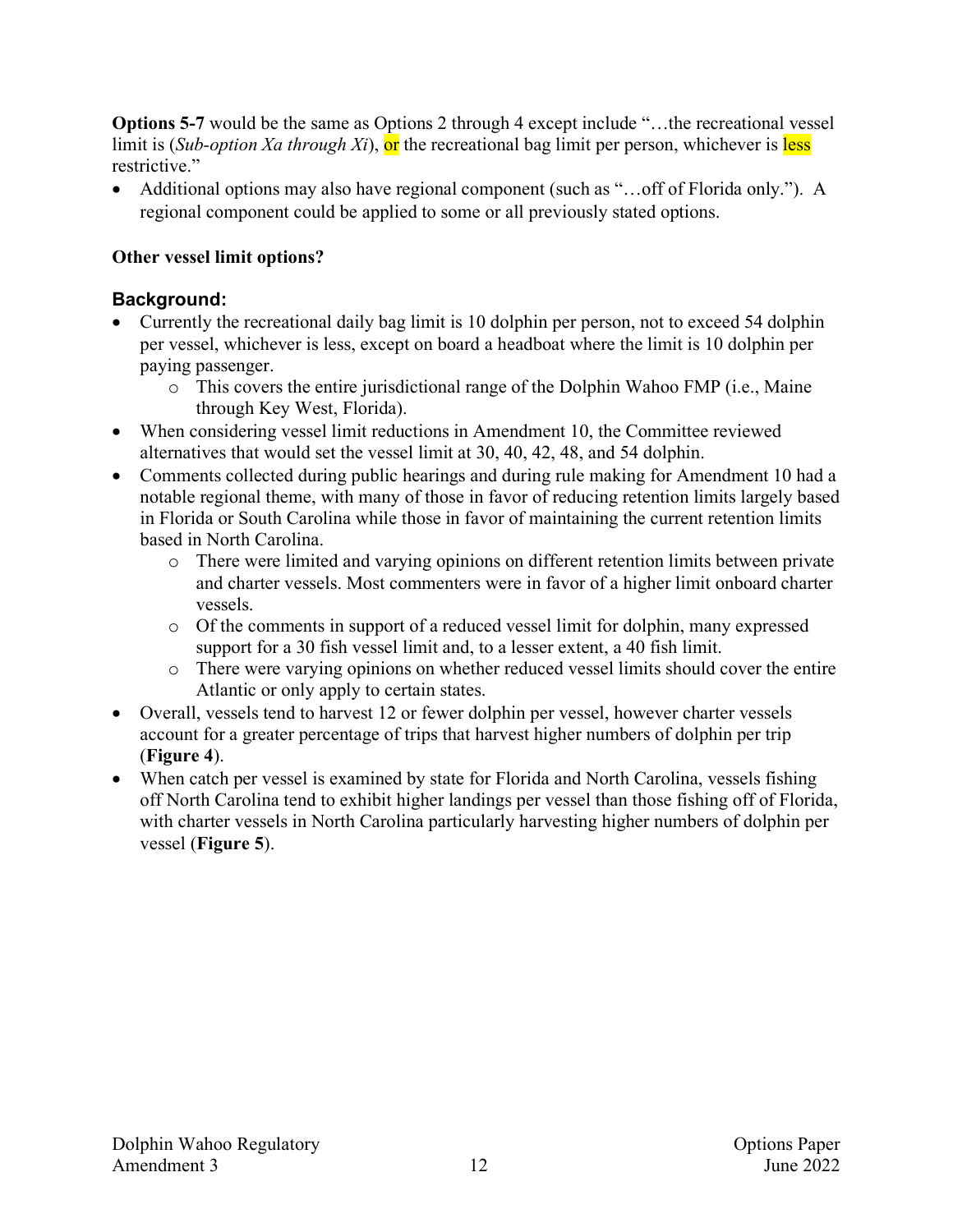

**Figure 4.** Percentage of trips for a range of dolphin harvested per vessel in the Atlantic (Florida through Maine). The data cover landings from 2016 through 2021 and are based on MRIP (private rec./charter vessels) only.



**Figure 5.** Cumulative percentage of trips for dolphin harvested per vessel in the Atlantic for Florida and North Carolina only. The data cover landings from 2016 through 2020 and are based on MRIP (private rec./charter vessels) only.

#### **AP Comments and Recommendations:**

Comments:

- It was noted that while the for-hire industry takes less than 20% of the landings, they do catch more dolphin per trip than the private recreational fleet.
- There was consensus from all AP members that the headboat catch of dolphin was insignificant with regards to the ACL and headboats should continue to not have a vessel limit.

Dolphin Wahoo Regulatory **Options** Paper Amendment 3 13 June 2022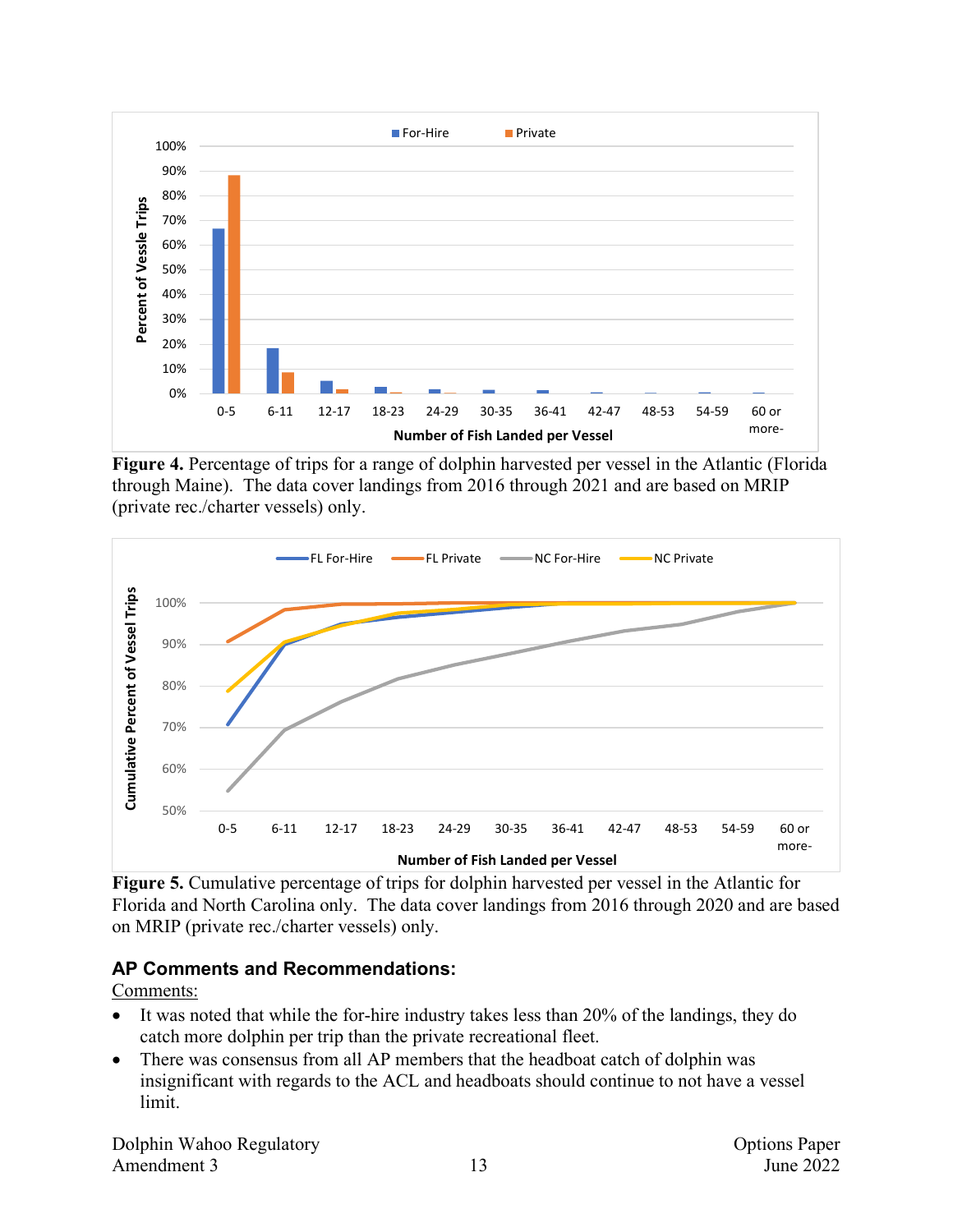Recommendations:

- Do not implement a vessel limit for headboats (**Option 4**).
- Several AP members advocated for a higher vessel limit for charter boats than for private recreational vessels. There was no opposition stated to this concept. It was perceived that this would not be nearly as big a burden on private recreational anglers as it would be on forhire vessels.
- If the vessel limit is changed, maintain a limit divisible by 6.
- AP members from Florida felt that the charter vessels could go with 30 fish per vessel.
- AP members from North Carolina felt that charter vessels could not go with a lower vessel limit than what was passed in Amendment 10 (54 fish per vessel).

## **IPT Comments:**

- Given the large number of potential options and sub-options, it would be beneficial for staff if the Committee could narrow the range before additional analysis is completed.
- The "less restrictive" terminology in **Options 5** through **7** could increase harvest if existing bag or vessel limits are not reduced. This seems contrary to the Need of the amendment as it is currently written.
	- o Similar outcomes could occur if an action were to remove bag limit or vessel limit and simply defer to one or the other management option (i.e. only have a bag limit or only have a vessel limit).

- CONSIDER INITIAL ANALYSES, AP INPUT, AND IPT COMMENTS.
- CONFIRM RANGE OF OPTIONS TO SEND OUT FOR SCOPING AND FOR FURTHER DEVELOPMENT.
	- o CONSIDER NARROWING RANGE OF OPTIONS?
	- o RETAIN OPTION FOR A HEADBOAT VESSEL LIMIT?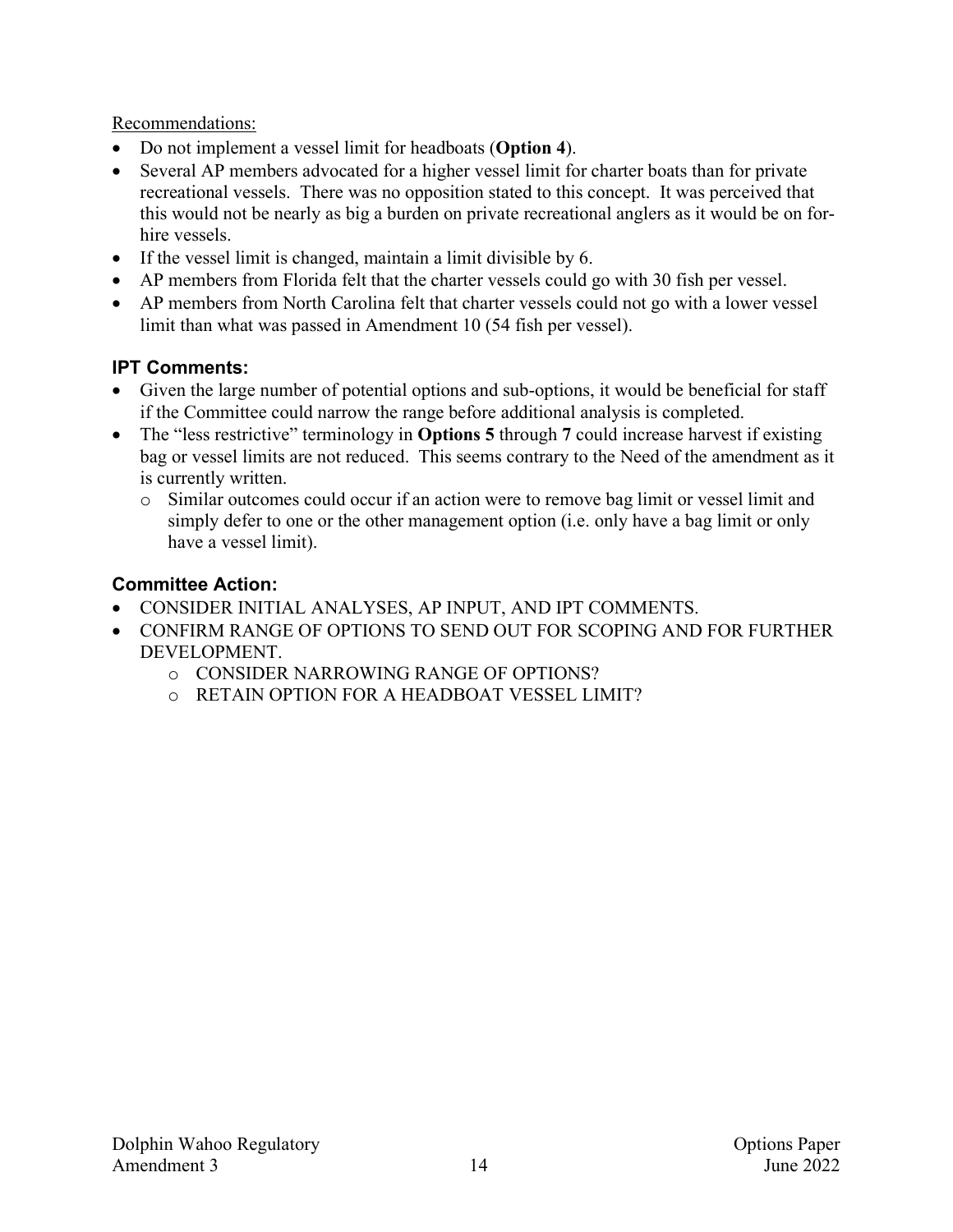## **4. Modify captain and crew recreational daily bag limits for dolphin onboard charter vessels**

## **Previous Committee Direction to Staff:**

- Consider removing or reducing captain and crew bag limits for dolphin.
	- o Include a range of options for a bag limit of 2 to 10 dolphin per person if the bag limit is reduced.
- Consider a regional option.
	- o Off of Florida only.

## **Draft Options:**

**Option 1 (No Action).** Captain and crew onboard charter vessels may retain a daily recreational bag limit of dolphin as long as the vessel limit is not exceeded.

**Option 2.** Onboard charter vessels only, captain and crew may retain a daily recreational bag limit of (*Sub-option 2a through 2i*), not to exceed the recreational vessel limit, whichever is more restrictive:

**Sub-option 2a** to **Sub-option 2i.** Range of 2 to 10 dolphin per person.

**Option 3.** Captain and crew onboard charter vessels may not retain a daily recreational bag limit.

• Additional options may also have regional component (such as "... off of Florida only.") with wording otherwise the same as **Options 2** and **3**.

## **Other captain and crew bag limit options?**

## **Background:**

- Currently captain and crew on for-hire vessels may retain a recreational bag limit of dolphin from a federal regulatory perspective.
	- o Provided the recreational vessel limit is not exceeded.
	- o There is an exception onboard headboats where the recreational bag limit is 10 dolphin per paying passenger (50 C.F.R. §622.277). In such a case captain and crew of vessels are not able to retain a recreational bag limit of dolphin.
- For-hire captain and crew recreational bag limits are also allowed in the Snapper Grouper and Coastal Migratory Pelagics fisheries.
	- o Previously prohibited for some Snapper Grouper species (gag, black grouper, red grouper, scamp, red hind, rock hind, coney, graysby, yellowfin grouper, yellowmouth grouper, yellowedge grouper, snowy grouper, misty grouper, vermilion snapper, sand tilefish, blueline tilefish, and golden tilefish) but this prohibition was removed via Amendment 27 to the Snapper Grouper Fishery of the South Atlantic Region (effective January 2014).
	- o Provides consistency of regulations across South Atlantic FMPs that require a federal for-hire permit.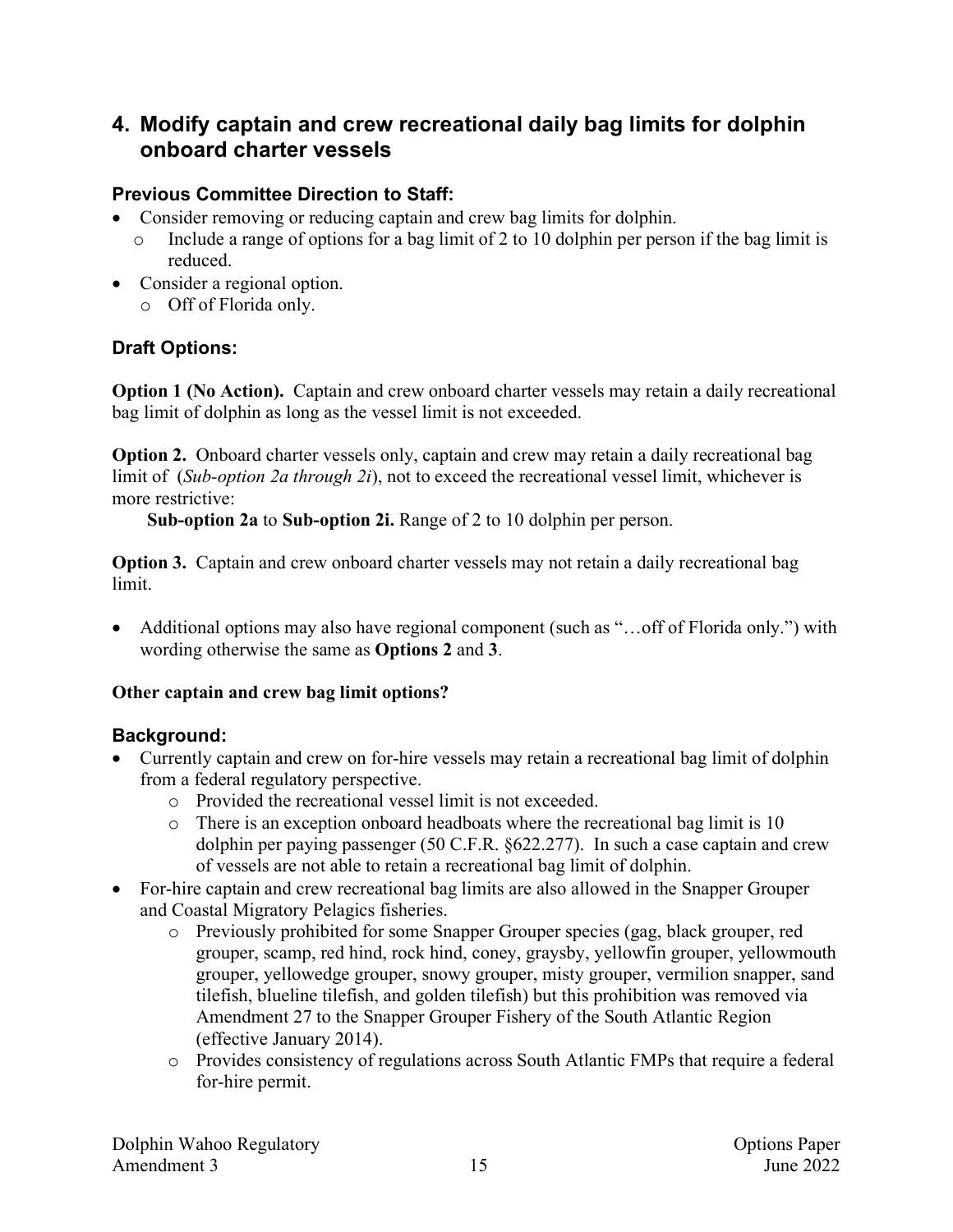• Based on MRIP data from 2016 through 2021, it is estimated that captain and crew bag limits make up less than 1% of dolphin landings.

### **AP Comments and Recommendations:**

Comments:

• There was consensus from all AP members that captain and crew should still be able to retain a daily bag limit in the for-hire dolphin fishery, provided that the recreational vessel limit would not be exceeded.

#### Recommendations:

- Maintain captain and crew bag limits.
	- o Make captain and crew bag limits the same as bag limits for anglers onboard charter vessels.
	- o These limits are important on charter trips, particularly those with a low number of anglers.
	- o Could be used as a conservation tool that also maintains the viability of the charter industry if individual bag limits are reduced.

### **IPT Comments:**

• **Option 2** is necessary if the Committee wants to consider captain and crew bag limits that differ from bag limits onboard charter vessels. If this is not the intent, then the option may not be necessary.

- CONSIDER INITIAL ANALYSES AND AP COMMENTS.
- CONSIDER WHETHER TO RETAIN THIS ACTION FOR FURTHER DEVELOPMENT. o IF SO, RETAIN OPTION 2?
- PROVIDE GUIDANCE ON WHEN SCOPING HEARINGS SHOULD OCCUR.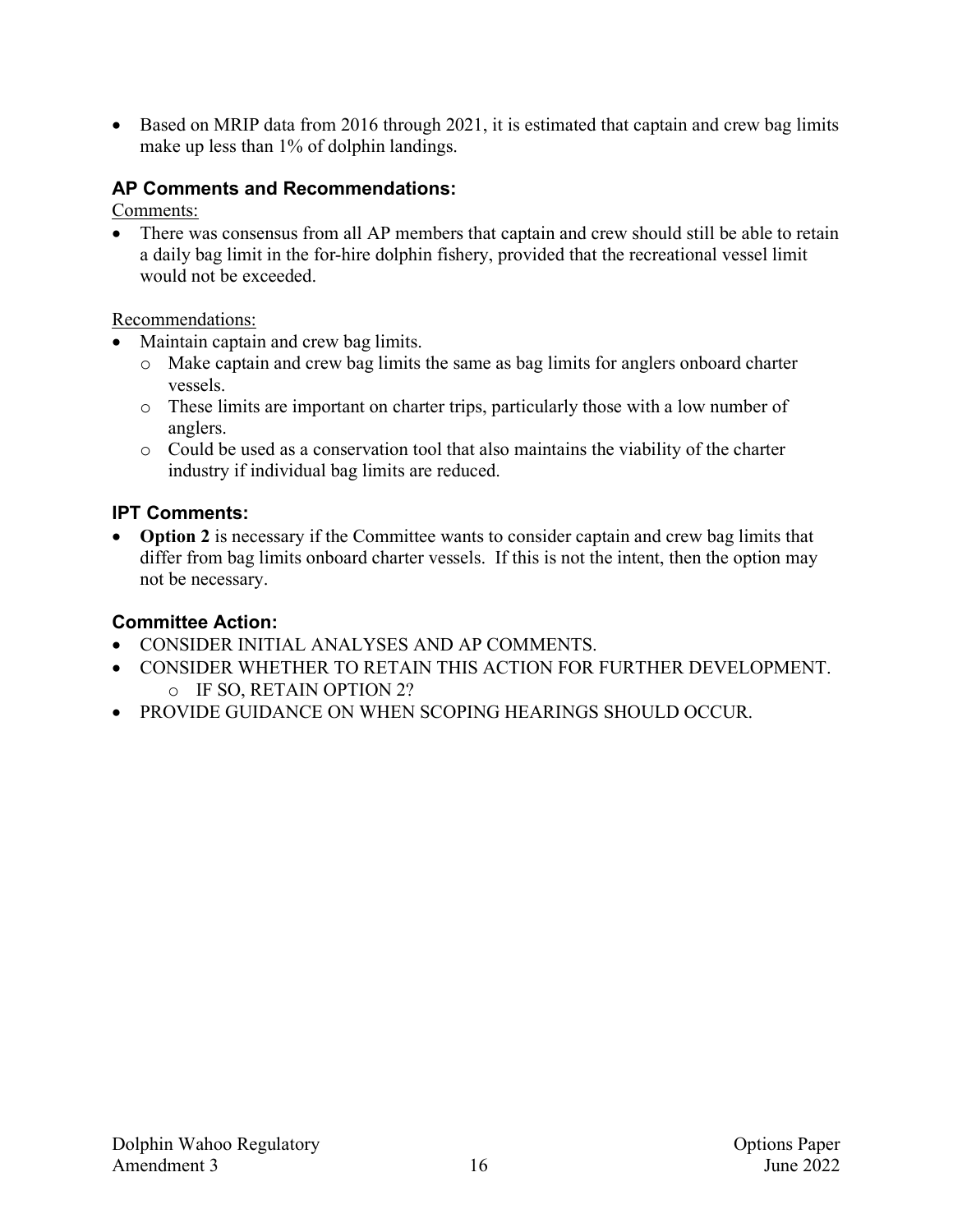## **References:**

Schwenke, K. L. and J.A. Buckel. 2008. Age, growth, and reproduction of dolphinfish (*Coryphaena hippurus*) caught off the coast of North Carolina. Fishery Bulletin 106: 82–92.